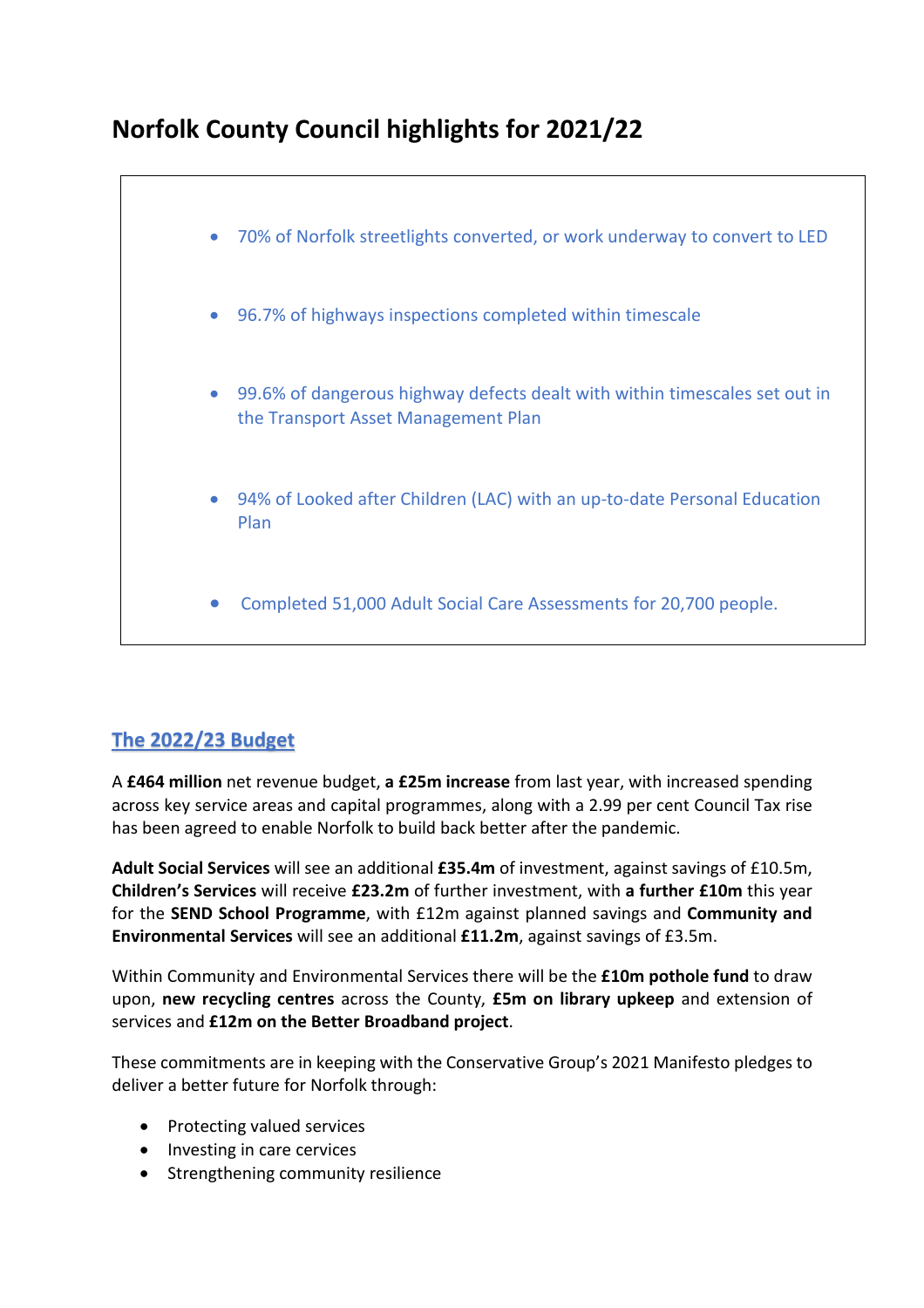- Leading on economic development
- Supporting families and young people
- Caring for our environment

**2**

# **Protecting Valued Services**

# **Love Norfolk, Hate Litter – boost for pickers as litter can now be accepted at recycling centres**

As the national Great British Spring Clean launched on 28<sup>th</sup> May 2021, there was good news for litter pickers as the county council announces that it was able to accept litter at any of Norfolk's recycling centres. From the 28<sup>th</sup>, anyone who picked a small amount of litter in the county was (and is still able to) bring up to three bags of the waste to a recycling centre for disposal. People looking to organise a group litter pick are still urged to contact their district council who can help provide bags, grabbers and arrange for collection of the waste collected.

# **£29m 'pothole prevention' work now well underway across Norfolk**

Pavements, cycleways and roads all benefited from the county's £29m maintenance programme taking place right across Norfolk this year. The crucial upkeep work is a key part of the £42 million budget for roads and infrastructure that was agreed in February 2021. This year £4.5m is being spent on maintaining pavements and paths.

#### **Fire and Rescue staff presented with awards**

The achievements of staff across Norfolk Fire & Rescue Service have been recognised through employee awards. A ceremony to present the awards was cancelled due to the pandemic, so senior leaders have visited some of the recipients of the 2021 awards individually and will continue to do so when Covid-19 restrictions allow. As well as honouring staff with long service awards, categories also included fundraiser of the year, making a difference awards and leadership accolades.

#### **Council wins national award for its work with the armed forces**

Norfolk County Council has been recognised for its outstanding support of the armed forces community in Norfolk, following an announcement from the Ministry of Defence. The local authority has been given the Gold Award, the highest honour handed out through the Defence Employer Recognition Scheme. The award is given to organisations that employ and support those who serve in the armed forces, service leavers, veterans and their families, with the Gold Award also acknowledging the Council's partnership working through the Norfolk Armed Forces Covenant Board. This includes successfully addressing a significant gap in the dental service provision in the West of the County. It negotiated with the Ministry of Defence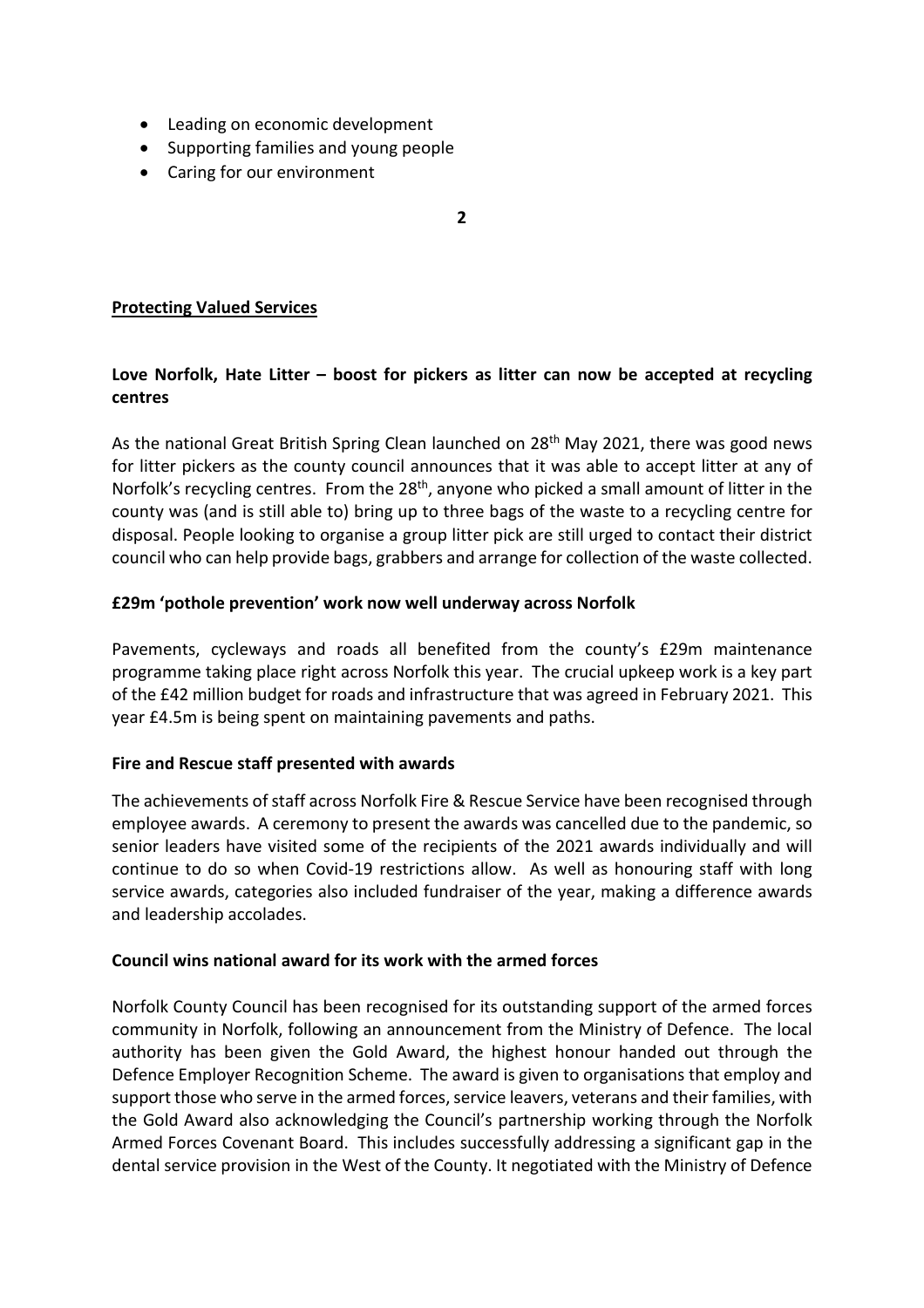and NHS England, to ensure the opening of a new dental practice for serving and civilian families at RAF Marham and the surrounding area.

3

# **Investing in care Services**

#### **Plan to tackle adult social care's winter pressures**

Plans to support Adult Social Services with the expected "winter pressures" have been unveiled. A report was heard by Norfolk County Council's Cabinet in December saying that Adult Social Services across the country are facing unprecedented challenges. However, here in Norfolk practical solutions are being put in place.

Action being taken by the Council includes:

- Expanding action to support people at home or, where appropriate, in short term residential settings
- Stepping up the council's care recruitment campaign, to tackle staff shortages
- Providing wrap-around support for care settings
- Providing assistive technology, with 100 video phones sent out to homes
- Improving capacity in the Norfolk First Response service
- Supporting mental health services, with three new step down services

# **Norfolk to take a step closer to new integrated approach to health and care**

Norfolk County Council has agreed their support for new local Health and Wellbeing Partnerships, putting local communities at the heart of health and care in their area. Under the Health and Care Bill, Integrated care systems (ICSs) are being established in all areas of the country to drive changes that are intended to lead to better, more joined-up care for the population. Much of the activity to deliver integrated health and care and improve the population's health will happen more locally in the places where people live and work, meaning the new Health and Wellbeing Partnerships will play a key role in driving forward this activity.

#### **Strengthening community Resilience**

# **A new single point of contact for flooding in Norfolk has been launched, allowing residents to report any sort of flooding quickly and efficiently**

In the event of flooding residents can call 0344 800 8013 to report it. Alternatively, residents can continue to report flooding online via **our flooding pages**. The new number gives residents a single point of contact and allows reports to be made swiftly.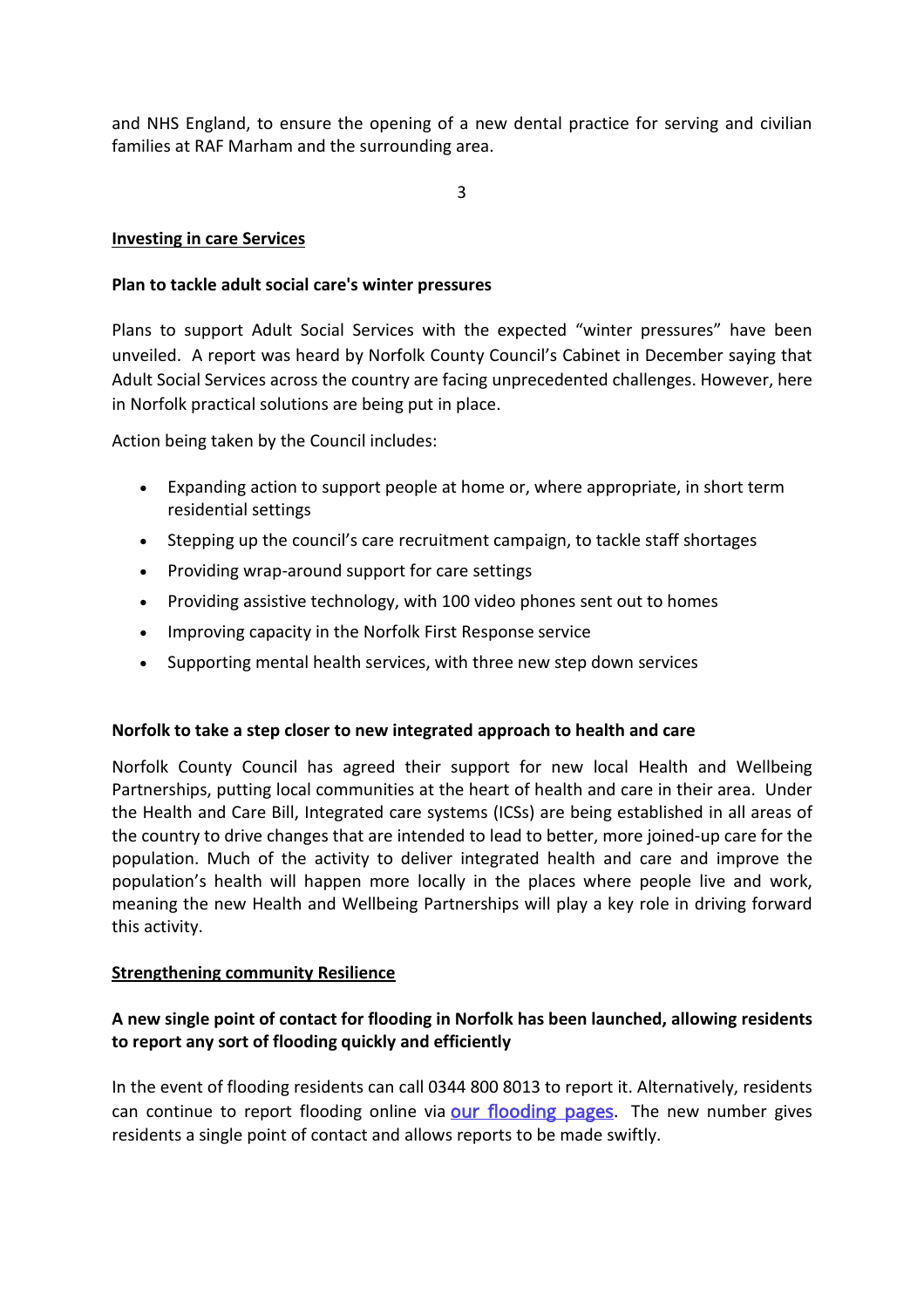Different agencies respond to different types of flooding, which has historically made reporting a flood by telephone more complicated when and where it is not possible to ascertain the source of floodwaters. The new number provides a single point of contact making the reporting of flooding quicker and easier.

Where there is a potential risk to life from flooding people should still call 999 immediately.

# **Flood Reserve Fund spending agreed**

Norfolk's Cabinet considered the allocation of the council's £1.5m Flood Reserve Fund to support urgent works, repairs and to enable recommendations from flood investigation reports.

The Reserve Fund was set up in the annual budget for 2021/22 agreed by the County Council in their budget meeting in February. The Cabinet meeting, held on 6<sup>th</sup> September, discussed the proposed allocation of the funding, including £695k for additional highway and ditch maintenance and £365k for drainage asset improvements. This funding will be used for work on the 285,864 metres of drainage grips and 31,037 metres of kerb drains on Norfolk's highways, as well as operations to clear some of the county's 145,305 gullies that help drain rain water.

#### **Norfolk Strategic Flood Alliance formally adopts Strategy**

The Norfolk Strategic Flooding Alliance (NSFA) has formally adopted an overall Strategy, designed to enable county wide responses to flooding across all agencies involved. The Strategy, which lays out the NSFA's vision, objectives, approach and structure, is a major milestone in the development of the Alliance, which was founded earlier this year to bring together all agencies and partners involved in planning for and responding to flooding in Norfolk.

#### **£1million awarded to community groups across Norfolk**

Community and voluntary organisations across Norfolk were set for a major cash boost asthe recipients of the [Norfolk Social Infrastructure Fund](https://www.norfolk.gov.uk/business/grants-and-funding/norfolk-social-infrastructure-fund) were announced. Norfolk County Council has handed out £1.02 million to 25 different organisations, with grantsranging £3,400 all the way up to £250,000. In total, the fund saw 64 applications with funding requests that totalled almost £5million. This was more than double the number of applications received last year.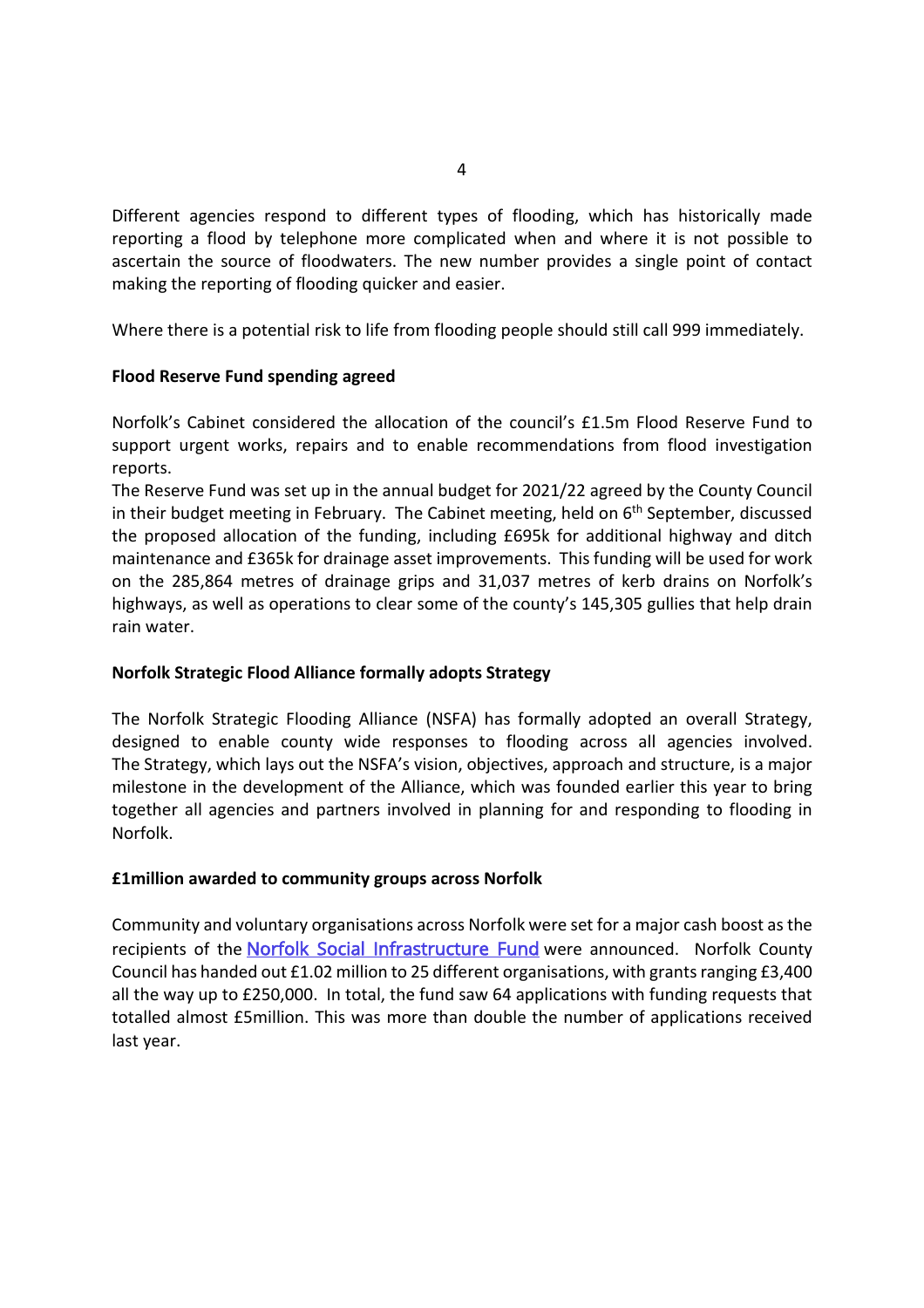#### **Leading on Economic Development**

#### **Ground-breaking partnership to provide Covid-19 recovery support for Norfolk**

Norfolk County Council and New Anglia LEP were part of an ambitious cross-border project which helped to deliver a unique package of Covid-19 recovery support for local businesses and people. The C-CARE (Covid Channel Area Response Exchange) initiative has allocated €2.2m for C-CARE in Norfolk, reaching businesses and people that were hit hardest in the pandemic. Drawing on a range of expertise from local government, enterprise and tourism in the UK and France, the project supported people at risk of exclusion from the labour market and businesses at risk of closure. C-CARE aims to reach 4,500 people and almost 2,000 businesses through its pilot initiatives which include skills training to help individuals find new routes into employment or starting a business, and advice and grants aimed at helping companies reset their business models in response to the pandemic. In Norfolk the project will work to support over 600 people into employment or self-employment and provide support for up to 800 businesses.

#### **Norfolk to get faster broadband thanks to new Government funding**

Hard to reach premises in Norfolk are to receive between £115m and £195m of funding as part of the Government's Project Gigabit to provide 1GB per second broadband to up to 119,000 premises. Contracts will be awarded from February 2022. Rural homes and businesses across Norfolk and Suffolk will get next-generation gigabit broadband brought to them under a £5 billion plan to level up internet access across the UK. It means families no longer having to battle over bandwidth and will give people in rural areas the freedom to live and work more flexibly, with the speed and reliability needed to start and run businesses.

#### **Supporting families and young people**

# **Vulnerable young people in Norfolk have chance to take New Roads with launch of dedicated support service**

A new service to support some of Norfolk's most vulnerable young people to live within families and achieve their full potential launched on 1<sup>st</sup> June 2021. New Roads was set up by Norfolk County Council with significant investment to give young people accessto a dedicated support team that sticks with them, understands them, and helps them to achieve and succeed. Based out of two hubs, in Dereham and Norwich, the service provides young people with education, life coaching and speech and language therapy, as well as access to short term residential beds and foster care placements to help meet their needs.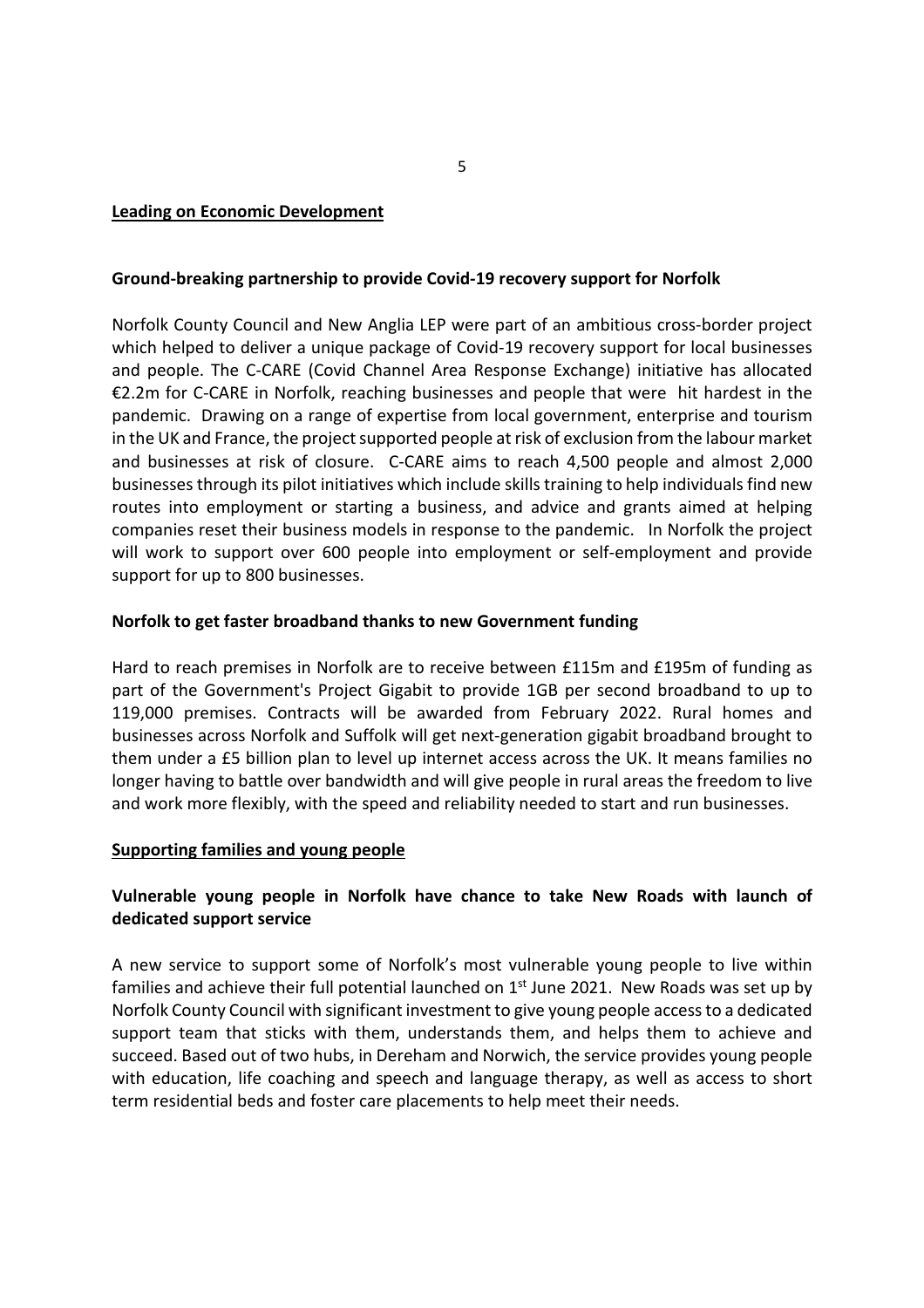The aim is to give young people stability, reduce risk-taking behaviour and help to avoid the need for long-term residential care, as well as longer term costs to themselves, the wider system and communities.

#### **Free online business summer school for 16-25-year-olds in Norfolk**

Started in August 2021, the Business & IP Centre (BIPC) Norfolk, managed by Norfolk County Council's Library and Information Service, ran a free online Summer School for 16-25-yearolds to help them decide whether starting their own business might be right for them.

#### **Plans for thousands of new school places in Norfolk**

More than a dozen new primary schools could be needed in Norfolk in the next decade, to cater for growing pupil numbers in areas of development. A report to Norfolk County Council's Cabinet highlighted the scale of school development that is likely to be needed to support Norfolk's growing communities. It addresses both demographic changes and population growth from new housing. The report, discussed by members on  $31<sup>st</sup>$  January, provided a snapshot of the council's plans to ensure there are sufficient school places for Norfolk children aged four to 16. Alongside district councils, the County Council expects to secure nearly £100m in developer contributions for the proposed new and extended schools but if all of the places are needed, a further £191m would need to be found. Some of this will be met by Community Infrastructure Levy and government grant contributions.

#### **Inspectors praise support for children in care in Norfolk**

Most children in care in Norfolk are well looked after and receive good support for their emotional and mental health and education, Ofsted inspectors have found. A team of Her Majesty's Inspectors visited Norfolk County Council in October for a two-day focused visit of the council's services for children in its care. In a letter detailing their findings, inspectors said that social workers know their children well, listen to them and help them to understand their experiences. Ofsted's visit follows a [similar focused visit in 2019,](https://www.norfolk.gov.uk/news/2019/10/consistently-strong-decision-making-helping-families-get-the-right-help-first-time) which looked at how the council responds to child safeguarding calls and referrals. Following that visit, inspectors described the quality of decision making as "consistently strong".

#### **Caring for our environment**

#### **Carbon cutting commitment central to new county transport plan**

A plan set to drive the county's transport policy for the next 15 years was discussed by County Councillors in August. The ambitious Local Transport Plan has at its heart the aim to support a growing economy, strengthen communities and reduce our impact on the environment.